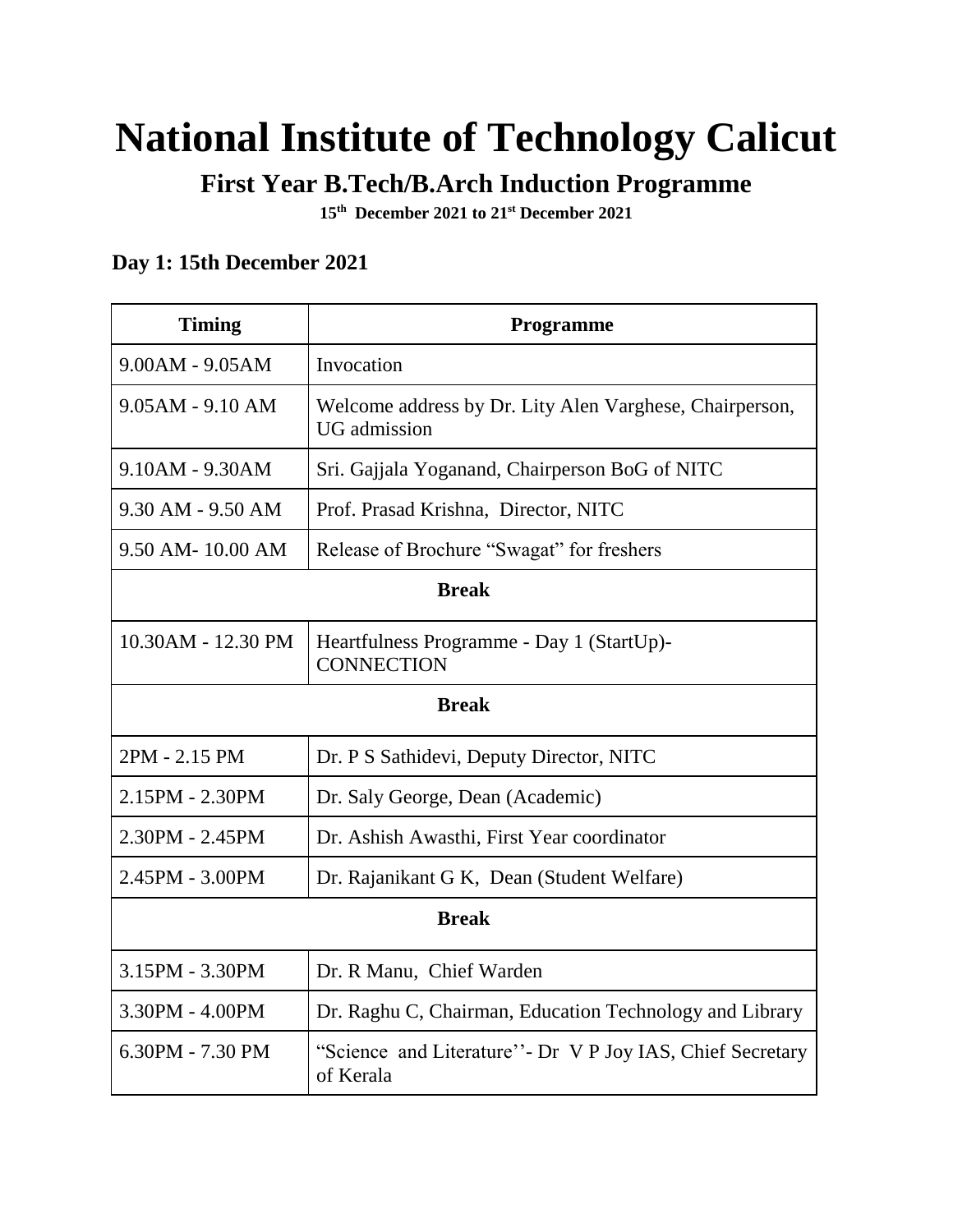### **Day 2: 16th December 2021**

| <b>Timing</b>         | <b>Programme</b>                                                                                |  |
|-----------------------|-------------------------------------------------------------------------------------------------|--|
| 8.30AM - 9.00AM       | "Value of discipline", Mr. Sourab Sinha, Entrepreneur,<br>(Alumnus, 97 Batch Alumnus)           |  |
| $9.00AM - 10.00AM$    | "Healthy Lifestyle" - Dr.P K Sasidharan, Prof. & Head<br>(Rtd), Govt. Medical College, Calicut. |  |
| <b>Break</b>          |                                                                                                 |  |
| 10.30AM - 12.30AM     | Heartfulness Programme - (StartUp)- CORE                                                        |  |
| <b>Break</b>          |                                                                                                 |  |
| 2PM - 2.15 PM         | "Research at NIT Calicut" - Dr. Sudhish N George Associate<br>Dean $(R&C)$                      |  |
| $2.15$ PM - $2.45$ PM | "Startup and innovation ecosystem at NIT Calicut" by Dr<br>Preethi M, Manager TBI               |  |
| <b>Break</b>          |                                                                                                 |  |
| 3.00PM - 3.30PM       | "Scholarships and application process" - Mr. Gejo C V,<br>Deputy Registrar (Academic)           |  |
| 3.30PM - 4.00PM       | "Student Guidance Cell and Medical Facilities" - Dr. Anu<br>Mary Chacko                         |  |
| 4.00PM - 4.30PM       | Dr. Sajith V, Head, Centre for Training and Placement.                                          |  |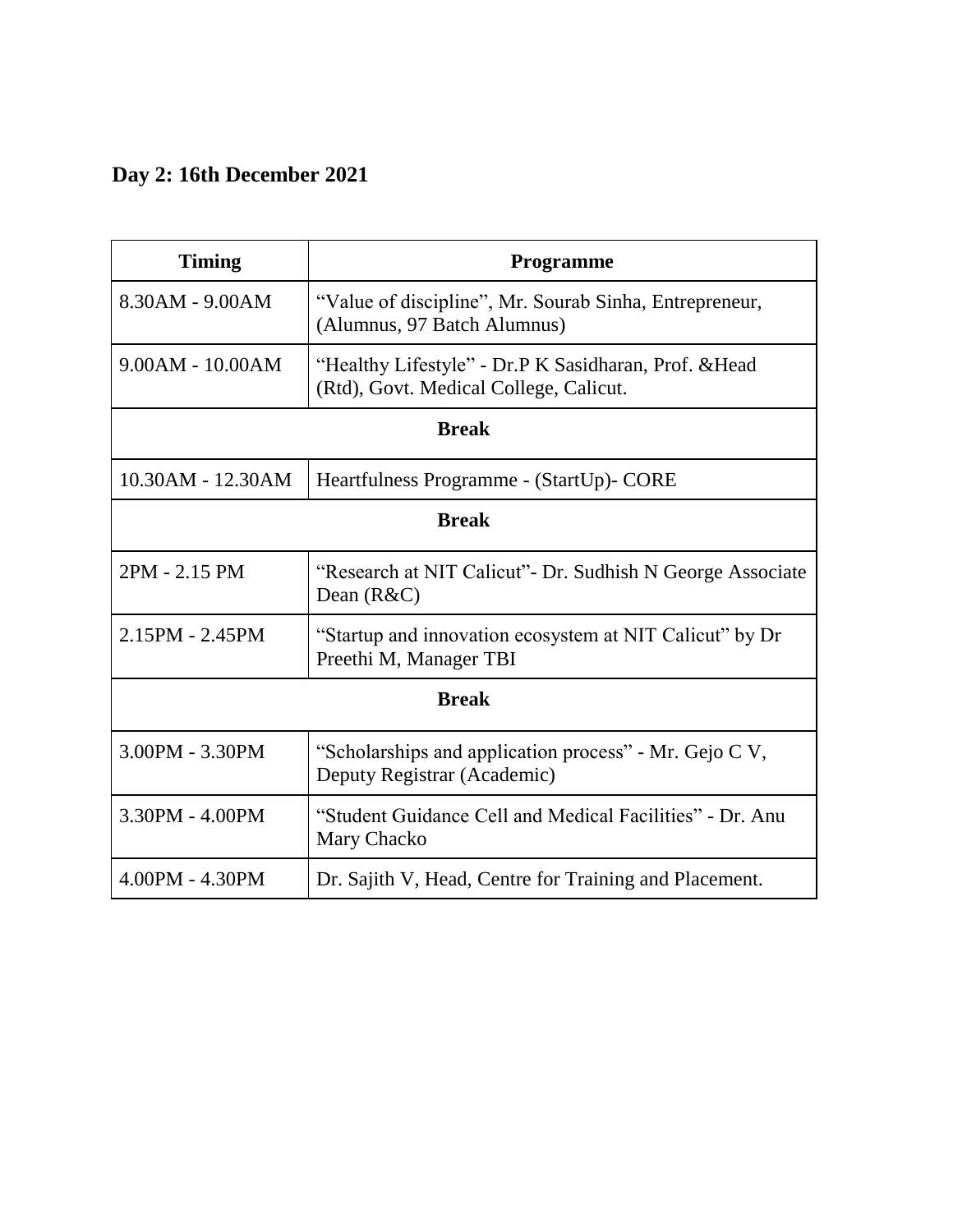### **Day 3: 17th December 2021**

| <b>Timing</b>      | <b>Programme</b>                                                                                                                                                                                                |  |
|--------------------|-----------------------------------------------------------------------------------------------------------------------------------------------------------------------------------------------------------------|--|
| 9.00AM - 9.30AM    | "Role of engineers in climate mitigation and adaptation",<br>Dr Joseph Martin (1983 batch Alumnus NITC)                                                                                                         |  |
| 9.30AM - 10.00AM   | "Achieving Excellence", Dr Tomy Sebastian, Director<br>Motor Drive systems, Halla Mechatronics and President<br>IEEE Industry applications society, IEEE Nikola Tesla<br>Award winner, 1979 Alumnus NIT Calicut |  |
| <b>Break</b>       |                                                                                                                                                                                                                 |  |
| 10.30AM - 12.30AM  | Heartfulness Programme - (StartUp)-CONTEXT                                                                                                                                                                      |  |
| <b>Break</b>       |                                                                                                                                                                                                                 |  |
| 2PM - 3.00 PM      | "How extra-curricular projects can prepare you to excel in<br>industry"-Dr Ganesh Sonawane Arcatron, Entrepreneur<br>(NITC Alumnus)                                                                             |  |
| 3.00PM -4.00PM     | "Healthy Mind" - Dr Jibi Achamma, Associate Professor in<br>the Psychiatry Unit, Adult Psychiatry, CMC Vellore.                                                                                                 |  |
| 4.00 PM to 5.00 PM | "How to learn Engineering" - Prof. Sivaji Chakravorti,<br>Former Director, NIT Calicut                                                                                                                          |  |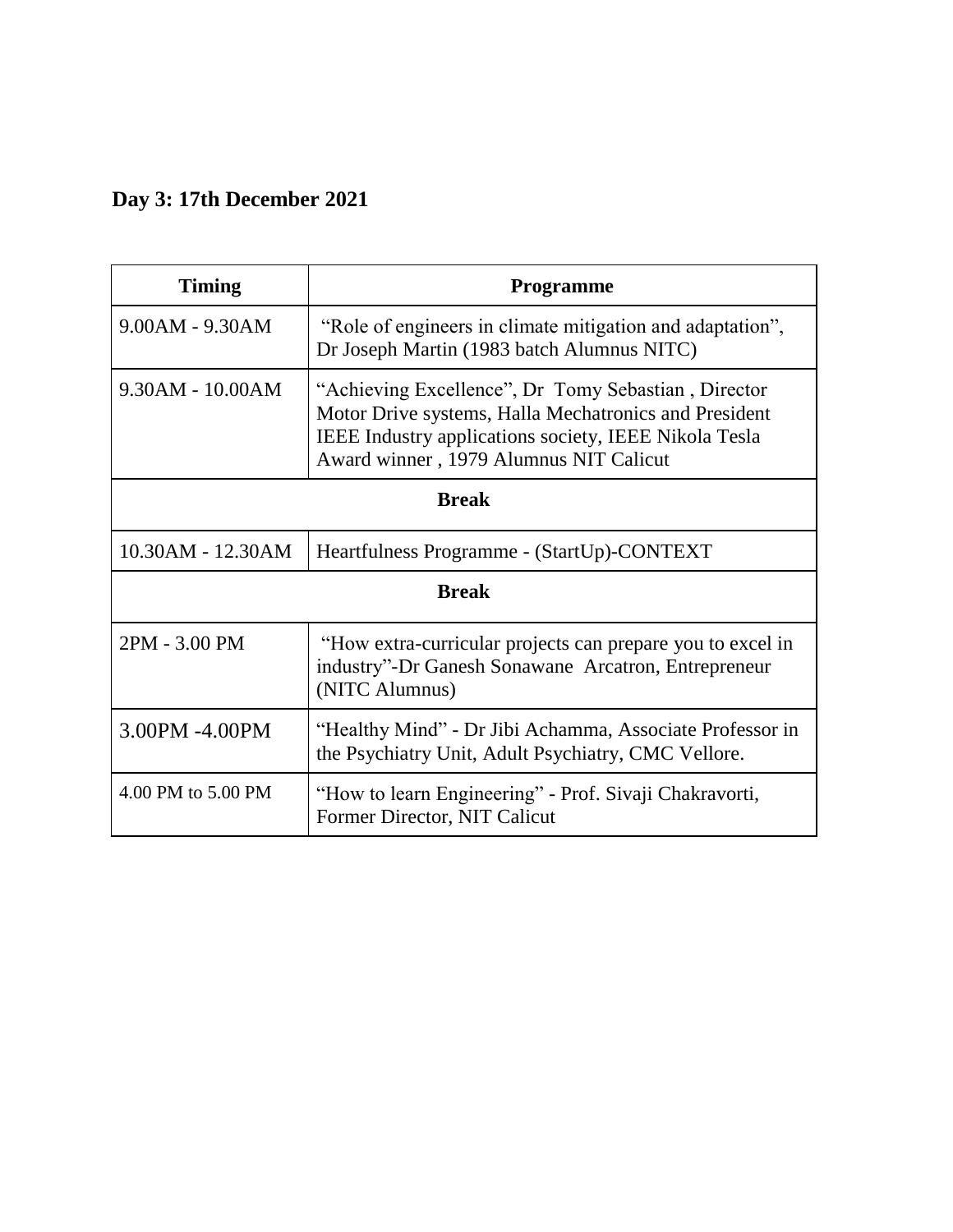### **Day 4: 18th December 2021**

| <b>Timing</b>         | Programme                                                                                                                        |  |
|-----------------------|----------------------------------------------------------------------------------------------------------------------------------|--|
| $9.00AM - 10.00AM$    | "Do What You Love! - Surprises and Side Effects", Prof.<br>Jayalal Sarma (IIT Madras - Computer Science Dept. - 2002<br>Alumnus) |  |
| <b>Break</b>          |                                                                                                                                  |  |
| 10.30AM - 12.30AM     | Heartfulness Programme - (StartUp)- CHOICES                                                                                      |  |
|                       |                                                                                                                                  |  |
| $2.00$ PM - $2.30$ PM | "Experiences in Civil Services", Mr Gince K Mattom,<br>Indian Foreign Service (Alumnus, NITC)                                    |  |
| 2.30 PM - 2.45 PM     | "Opportunities for achieving Equity" by Dr Subhasree M                                                                           |  |
| 2.45PM - 4.00PM       | <b>Students Affairs Council, NITC</b>                                                                                            |  |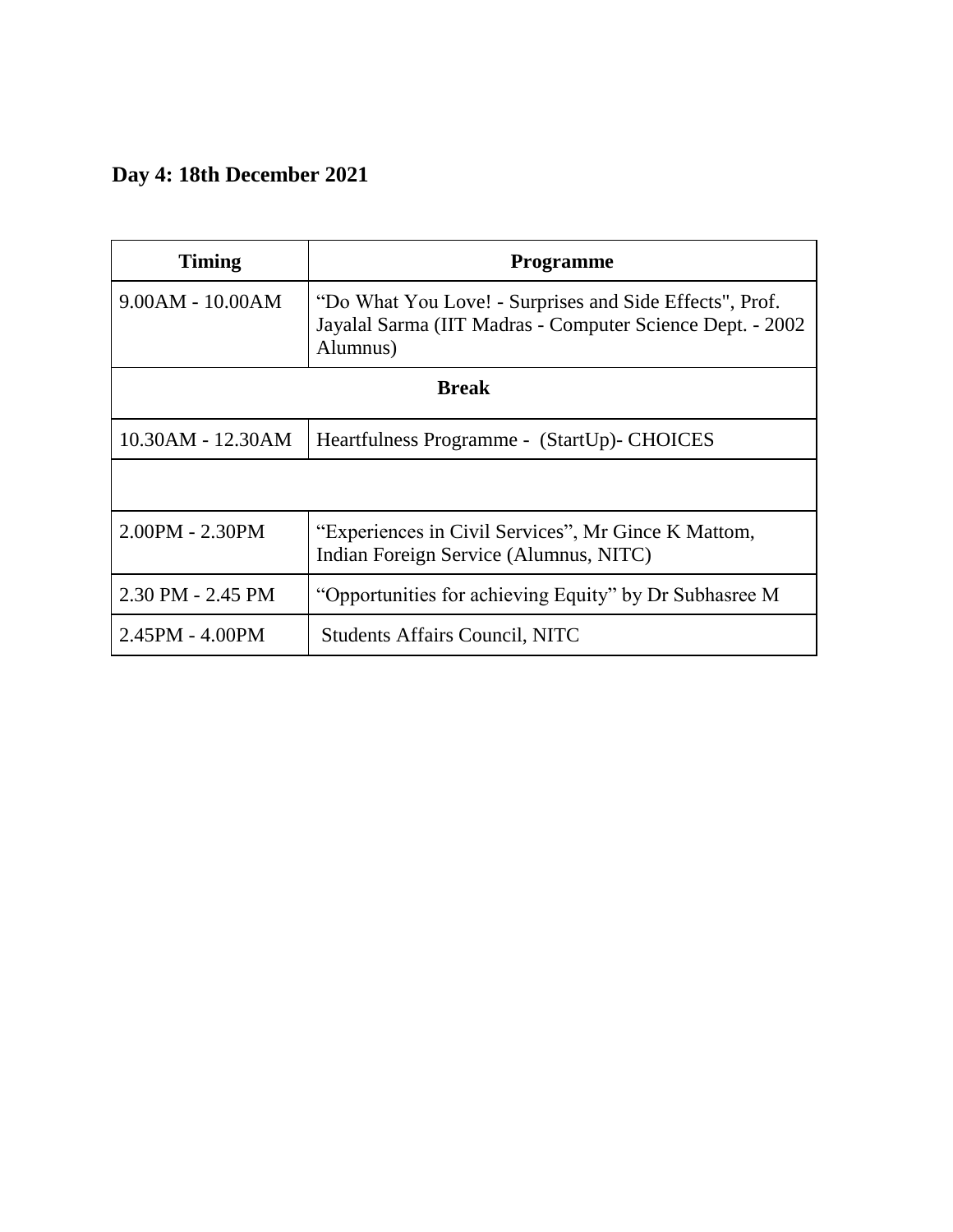### **Day 5: 20th December 2021**

| Timing            | <b>Programme</b>                                                                                                                                                     |  |
|-------------------|----------------------------------------------------------------------------------------------------------------------------------------------------------------------|--|
| $9.00AM - 9.30AM$ | "My journey", Dr. Sangeetha (Assistant Professor in the<br>Computer Science department at the University of<br>California, Irvine-2010 batch Alumna)                 |  |
| 9.30 AM-10.AM     | Dr. Subba Rao Pavuluri, President (Chairman & MD,<br>Ananth Technologies Ltd.)                                                                                       |  |
| <b>Break</b>      |                                                                                                                                                                      |  |
| 10.30AM - 12.30AM | Heartfulness Programme - (StartUp)-CAUSALITY                                                                                                                         |  |
| <b>Break</b>      |                                                                                                                                                                      |  |
| 2PM - 4 PM        | "Cyber Forensics" - Dr Vinod Bhattathiripad,<br><b>Cyberforensics Consultant</b>                                                                                     |  |
| 4.30 PM -5.00 PM  | "Opportunities for research in Biotechnology", Dr<br>Babukrishna M, Post-Doc, Mandrup Group, University of<br>Southern Denmark- Odense. (Alumna, 2014 Biotechnology) |  |